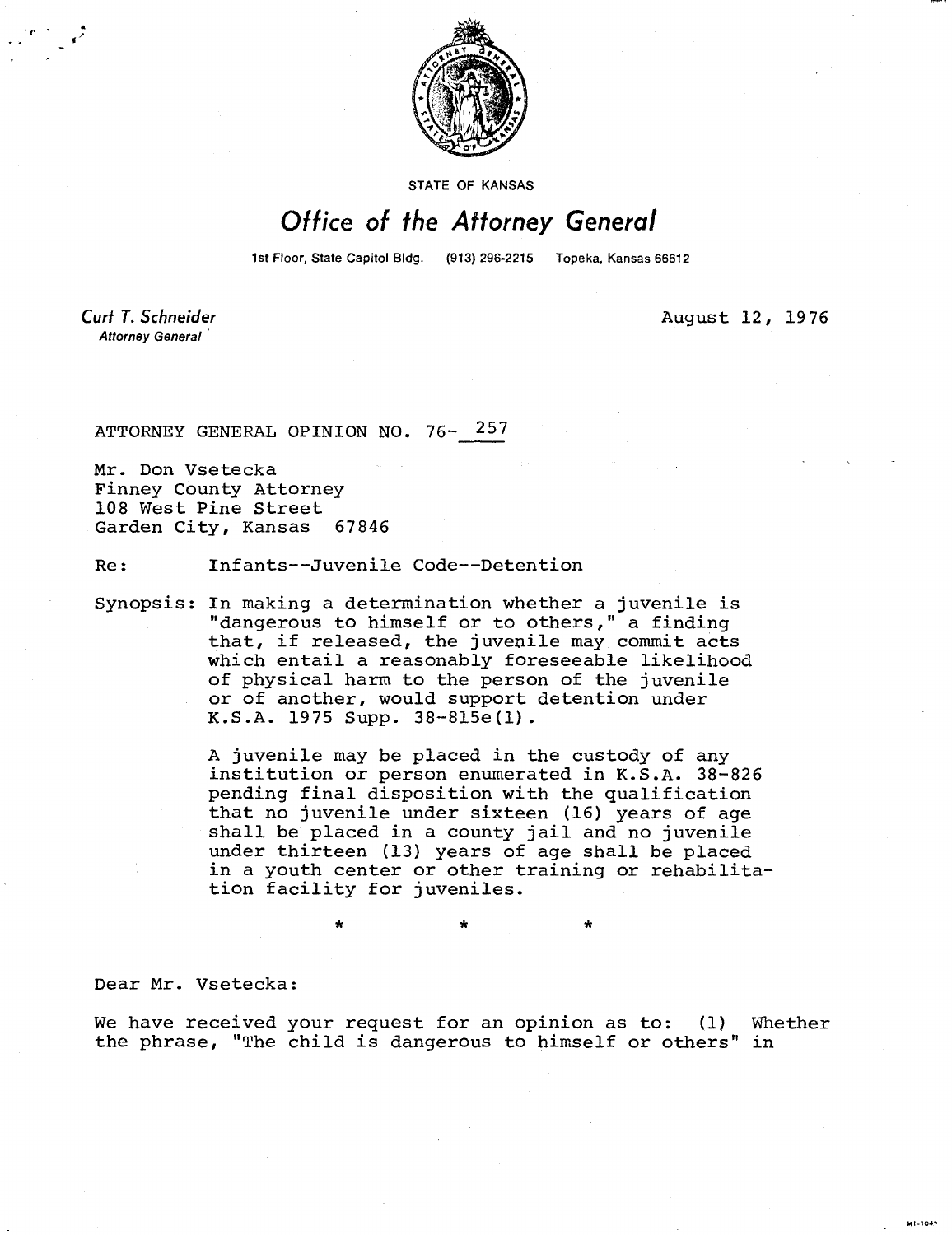Mr. Don Vsetecka August 12, 1976 Page Two

K.S.A. 1975 Supp.  $38-815b(c)$  (1) may be interpreted to include a danger to the property of others as a reason for detaining the juvenile, and (2) whether K.S.A. 38-826 provides for the detaining of a juvenile under sixteen (16) years of age after a finding of delinquency or miscreancy has been made but pending placement in an institution or home.

Under K.S.A. 1975 Supp. 38-815(e), whenever a child under the age of 18 years is taken into custody by a peace officer, and thereafter referred to the juvenile court, the child

"shall not remain in any detention or custody, other than the custody of the parent, guardian or other person having legal custody of the child, for more than forty-eight (48) hours, ත්ත *විශාලම්ලුතුක යනව*ි. 7 ක excluding Sundays and legal holidays, from the service and is the time the initial custody was imposed by a peace officer, unless a determination is made, within such forty-eight (48) hour period, as to the necessity for any further detention or custody in a detention hearing as provided in section 4 [38-815b] of this act."

Under K.S.A. 1975 Supp. 38-815b(c), temporary custody or detention may be ordered by the court after determination in a detention hearing that:

> "(1) The child is dangerous to himself or to others; (2) the child is not likely to appear at a hearing for adjudication on any petition filed pursuant to K.S.A. 38-816; or (3) the health or welfare of the child may be endangered without further care."

You question whether, in considering the likelihood that the child is "dangerous to himself or to others," the court may take into consideration the likelihood not only of physical danger to the child or to other persons, but also danger to the property of others. For example, in the instance of a minor who has committed a series of burglaries and who states that he will continue to do so if released, the question is whether such a prospect suggests that the minor may be deemed "dangerous to himself or to others." Stated otherwise, you ask whether, if there is no other effective means of preventing a minor from continuing to commit acts which are prohibited by the Kansas criminal code, detention is authorized on the ground of potential danger, although the threatened acts do not entail threat of physical harm to any person.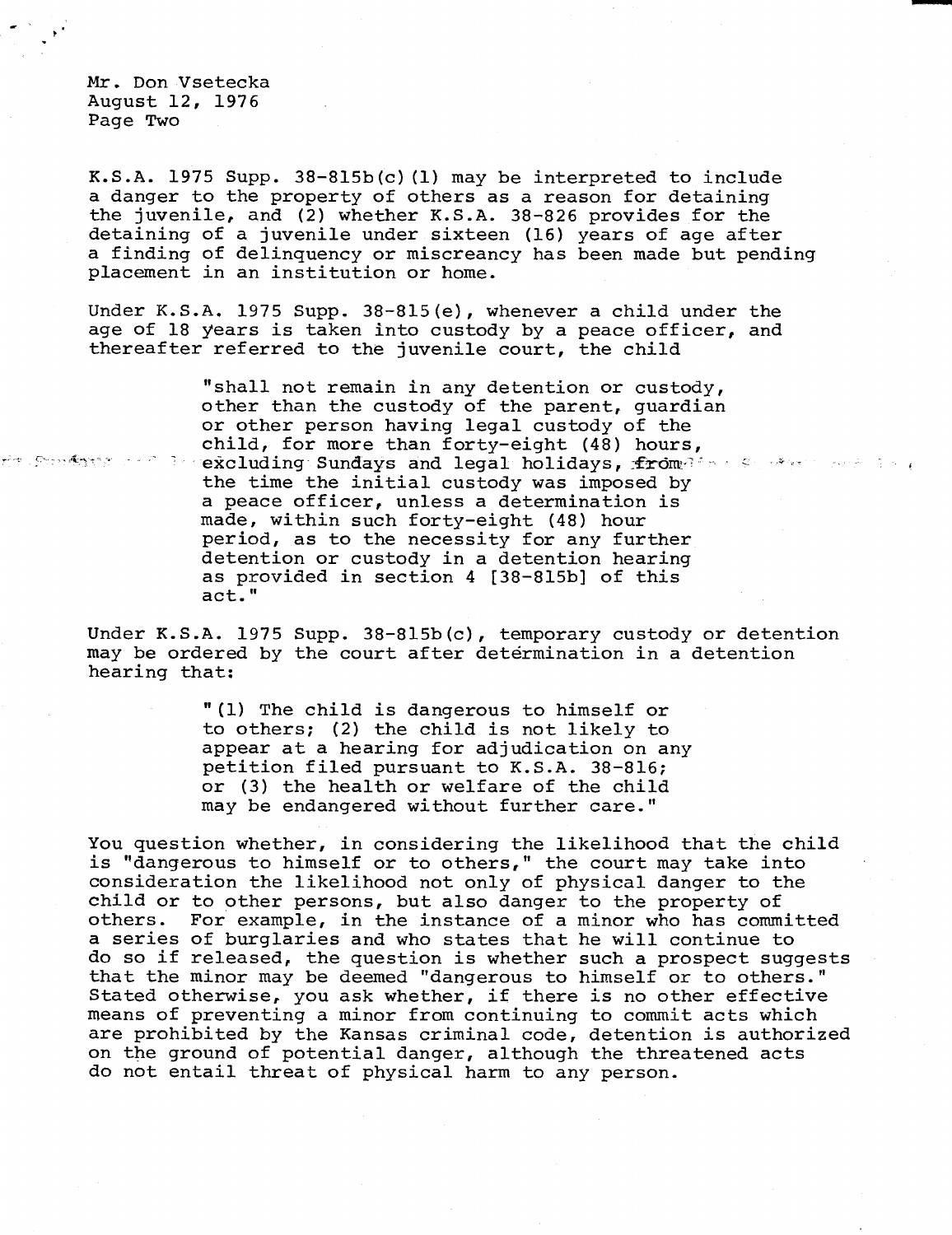Mr. Don Vsetecka August 12, 1976 Page Three

K.S.A. 1975 Supp. 38-815b(c) does not authorize merely preventive detention, i.e., detention for the sole purpose of preventing the minor from committing future offenses. Preventive detention, as thus defined, is a distinct ground from that of detention for the specific purpose of preventing the minor from the commission of acts which are dangerous to himself or to other persons. If the threatened acts entail only the threat of danger to or loss of property', as distinguished from a threat of danger to persons, the necessary showing has not been made, in my judgment, to support detention under K.S.A. 1975 Supp. 38-815b(c). Obviously, however, the court may find, due to the nature of the past or threatened offenses, or due to other circumstances in the case, that the acts which the minor threatens to commit could reasonably be anticipated to entail some significant risk of harm to the me the for minor for to some other person as to warrant detention. W. However, we as stated abstractly, a finding of threat of harm to the property of another is not tantamount to a finding of harm to another person, and in my judgment, it is the latter finding which is required to be made, supported by substantial evidence, to authorize detention under the cited provision.

> From K.S.A. 38-819, it is clear that prior to or during the pendency of a hearing on a petition to declare a child to be delinquent, miscreant, wayward, a traffic offender, a truant or dependent and neglected, the child may be detained in a county jail with separate quarters for juveniles, in accordance with K.S.A. 38-815(b).

However, K.S.A. 38-826 provides:

"(a) When a child has been adjudged to be a delinquent child or a miscreant child under the provisions of this act, the judge of the district court may make an order to:

(1) Place such child on probation in the care, custody and control of either or both parents . . .

(2) place such child in the care, custody and control of a duly appointed juvenile probation officer . . .

(3) place such child in a detention home, parental home or farm, . . .

(4) place such child in the care of a children's aid society . .